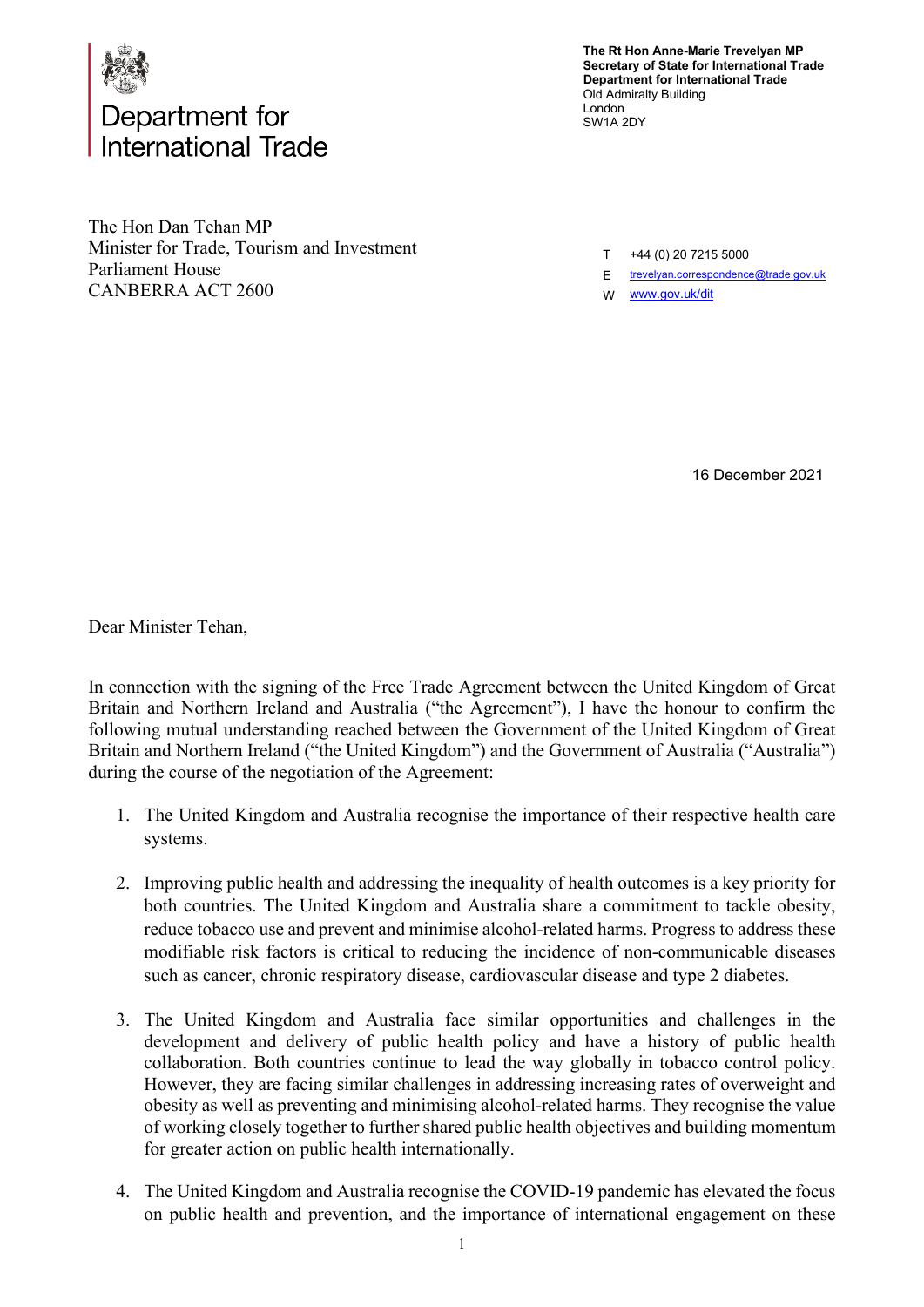areas. People living with underlying health conditions, such as cardiovascular disease, or with one or more risk factors for chronic disease, such as obesity, are at greater risk of severe illness and poorer health outcomes from COVID-19.

- 5. The United Kingdom and Australia will cooperate to further their shared public health objectives, including within the areas of addressing overweight, obesity and diet, tobacco control and alcohol. The objective of this cooperation is to create a strong framework to underpin existing work and to support greater collaboration, with the aim of establishing an enduring bilateral relationship to further shared priorities and advance public health on a global level.
- 6. Shared priorities for this cooperation will include policies and initiatives to:
	- (a) address health inequalities;
	- (b) address the prevalence of overweight and obesity and support people to achieve and maintain a healthy weight;
	- (c) continue to reduce tobacco use; and
	- (d) prevent and minimise alcohol-related harms.
- 7. The mechanisms for this cooperation may include:
	- (a) formal and informal exchanges of information, evidence and expertise;
	- (b) sharing research in support of measures of joint interest; and
	- (c) sharing details of good practice and lessons learned from public health policies, initiatives, and interventions.

As part of this, the United Kingdom and Australia will encourage and facilitate, where appropriate, the development of direct contacts between governmental health agencies, including at the regional level of government.<sup>[1](#page-1-0)</sup>

- 8. This cooperation will offer opportunities for the United Kingdom and Australia to:
	- (a) establish links with a wide range of experts;
	- (b) initiate and benefit from bi-directional learning;
	- (c) explore ways to maximise common approaches;
	- (d) reduce duplication and improve efficiencies across areas of mutual interest; and
	- (e) build momentum to advance public health internationally,

which will ultimately support the United Kingdom and Australia in developing and implementing better public health policies.

<span id="page-1-0"></span><sup>&</sup>lt;sup>1</sup> Recognising that in the United Kingdom, public health and the provision of health services are the responsibility of the devolved administrations in Scotland, Wales and Northern Ireland; and that in Australia, the Federal, State and Territory, and local governments share responsibility for operating the Australian health system.